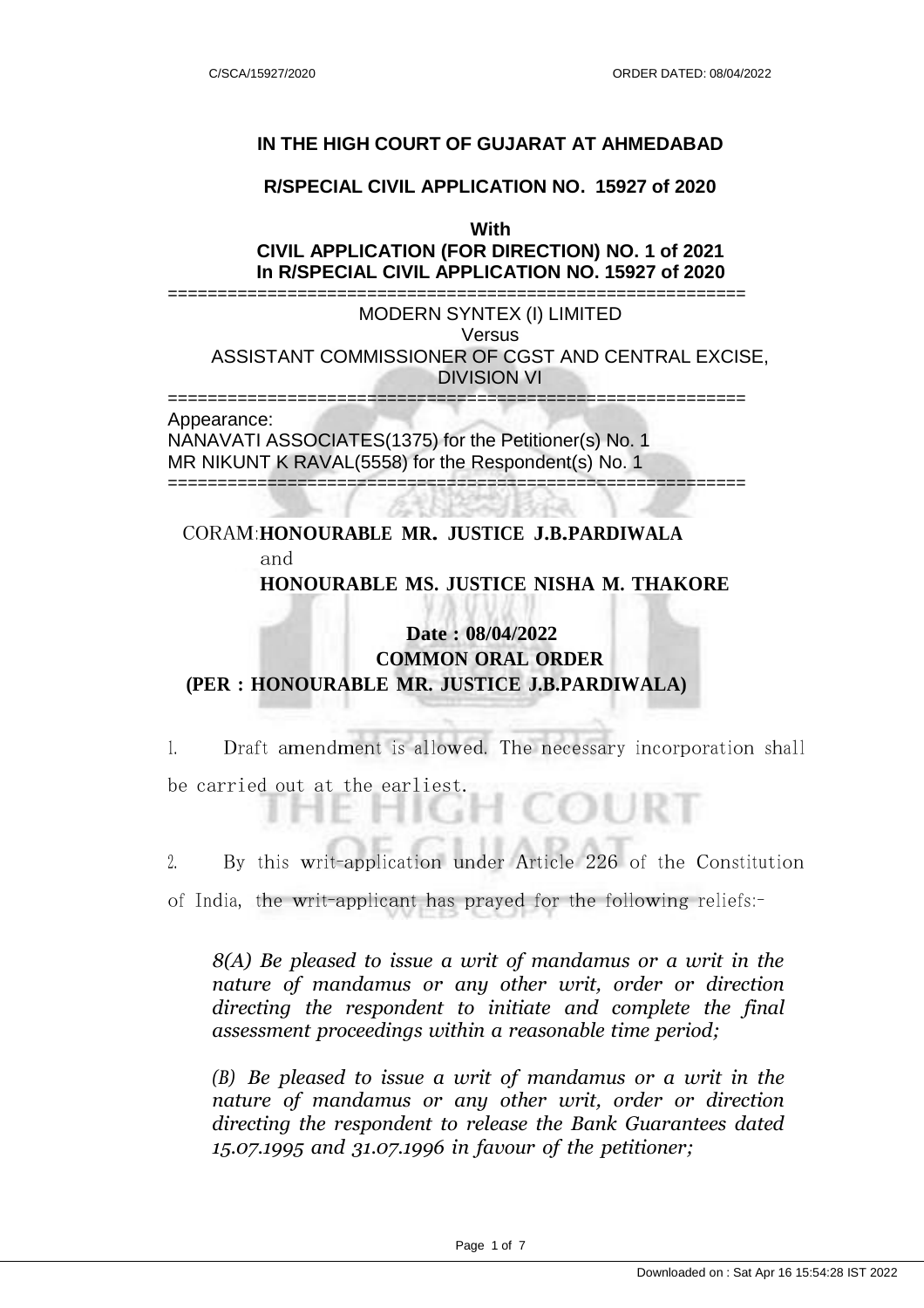*(C) Be pleased to issue a writ of mandamus or a writ in the nature of mandamus or any other writ, order or directions directing the respondent to return in favour of the petition a sum of Rs.32,11,115/- deposited by the petitioner;*

*(D) Be pleased to issue a writ of mandamus or a writ in the nature of mandamus or any other writ, order or direction to the respondent to compensate the petitioner for an amount of Rs.96,87,616/- being the monetary losses suffered by petitioner due to bank guarantee charges;*

*(E) Be pleased to issue a writ of mandamus or a writ in the nature of mandamus or any other writ, order or direction directing the respondent to permit the petitioner to sell their machines;*

*(F) Grant such other and further relief(s) as may be deemed fit in the interest of justice;*

3. We take notice of the intimation dated 15.10.2012 addressed by the Deputy Commissioner of Customs, Contract Cell to the Assistant Commissioner of Central Excise, Vadodara, which reads thus:-

### *OFFICE OF THE COMMISSIONER OF CUSTOMS (IMPORT) 9 TH FLOOR, ANNEXE BUILDING, NEW CUSTOM HOUSE BALLARD ESTATE MUMBAI – 400 001*

*F.No.S/5-102/95CC Date : 15/10/2012*

*To,*

*The Dy./Asstt. Commissioner of Central Excise, Office of the Central Excise & Customs Makarpura Division Central Excise & Customs Building Near Shubhanpura Atithi Griha Shubhanpura Ellora Park Vadodara – 390023, Gujarat.*

*Sir,*

*Subject: Finalization of assessment relating to contract registered in terms of Project import Regulations, 1986 – Reg. - M/s. Modern Petrofilsreg.*

*Please refer this office letter dated 16.12.2011 and your letter dated 02.01.2012 on the above subject (copy enclosed).*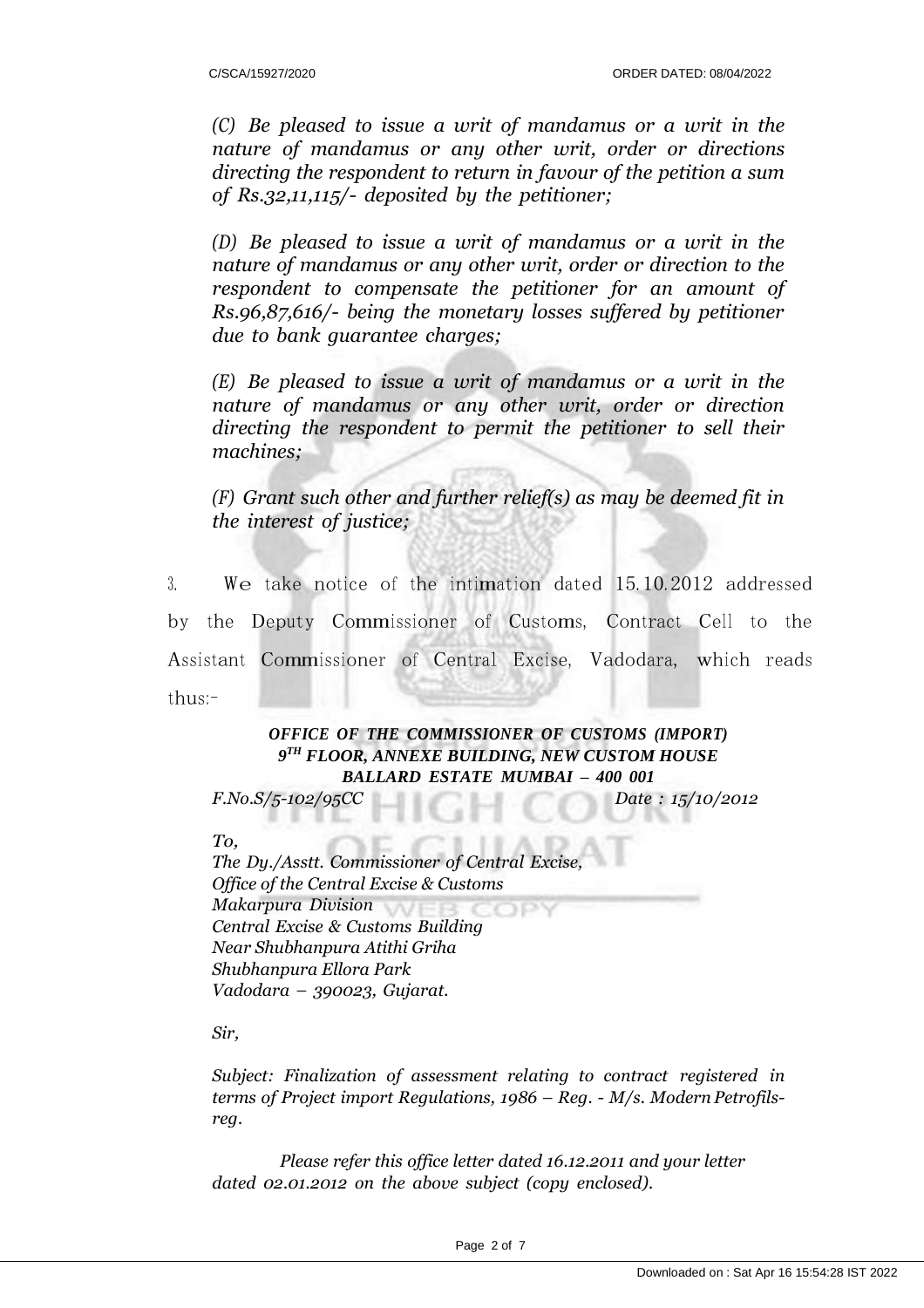*1. It may please be noted that the Bond Bill of entry and its Exbond Bills of Entry (enclosed in original) as per Annexure 'A' attached had been cleared at Makarpura Division, Vadodara.*

*2. For the finalization of the project, the above mentioned bills of Entry needs to be finally assessed and finally audited. Following documents are enclosed for your reference:*

*Copy of Reconciliation Statement. Copy of invoices (Original). Copy of plant Site Verification Certificate from the C. Ex. Authority. Copy of Bank Remittance Certificate. Copy of Recommendation letter from the Sponsoring Authority.*

*3. The above said In-bond Bills of Entry have been conditionally assessed subject to final assessment at your end. Ex-bond Bills of Entry may be finally assessed and audited and returned to this office at the earliest so as to enable this section to finalise the project under the Project Import Regulations, 1986.*

*Your faithfully,*

*(S.P. SINGH) DY. COMMISSIONER OF CUSTOMS CONTRACT CELL PHONE NO.022-22757450*

*Encl: As above.*

4.We also take notice of one reminder dated 15.12.2018 given by the writ-applicant to the Assistant Commissioner, Vadodara in the aforesaid context. The reminder reads thus:

#### *MODERN PETROFILS*

[A Unit of **Modern Syntex** (l) Ltd.] N.H. No.8, Post: Bamangam, Taluka : Karjan, District BARODA – <sup>391</sup> 243, INDIA Phone: +91 6545611-14; E-mail: [mail@modernpetrofils.in](mailto:mail@modernpetrofils.in)

> Date:  $15^{\text{th}}$  DECEMBER, 2018 **REMINDER**

To, The Asstt. Commr., CGST & Central Excise, Division-VI, Vadodara-I Commissionerate, GST Bhavan, Race Course, Vadodara – 390 007.

Dear Sir,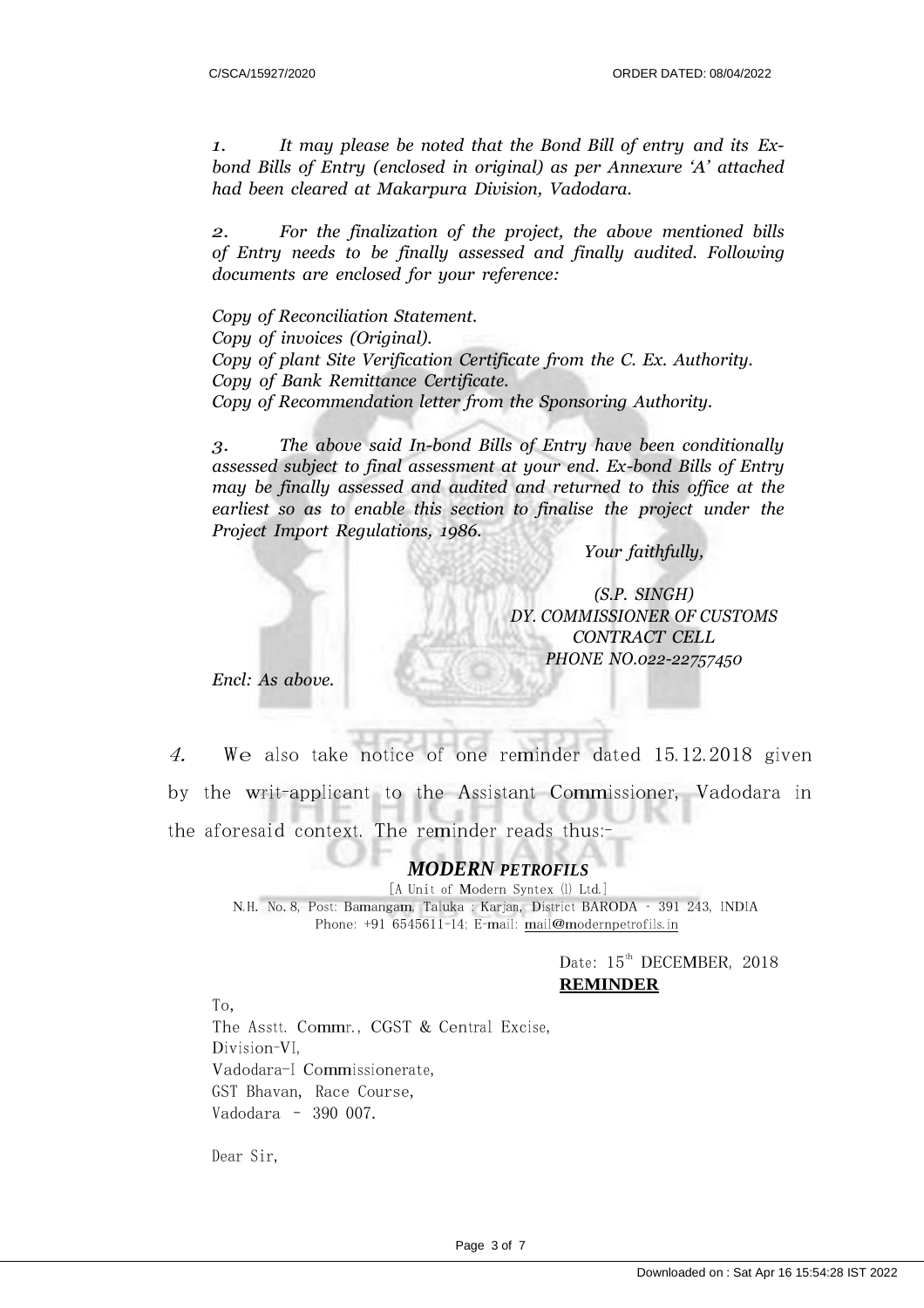- REF: Our Communication, dated 19.11.2018 requesting you, to finalise the matter, in connection with Impost Regulations, 1986, in terms of the letter F.No.S/5-102/95/CC, dated 15.10.2012 of the Office of the Commr., of Customs (Imports), Ballard Estate, Mumbai, originally addressed to the Deputy Commr., C. Ex. & Cus., Division-Makarpura, Vadodara-II Commissionerate.
- SUB: Request to undertake the process, connected with the finalisation of the Contract, referred to hereinabove.

1. Vide our Communication, dated 19.11.2018, we requested you, to kindly complete the Procedure, required to be undertaken by your Office, in terms of the Communication, addressed by the concerned Customs Authorities.

2. We are sorry to learn that nothing has been done so far, by your Office, in the matter, in question.

3. This has caused a lot of inconvenience to us and we once again request you, to please undertake the process of completion of finalization of Assessment of Project Import, undertaken by us and as requested by the Customs Authorties.

4. It is needless to state that any delay in carrying out the aforesaid Procedure, by your Office, is resulting into huge monetary loss to us, due to involvement of Bank Guarantee and accordingly, if the matter has not been treated on priority within <sup>10</sup> days, we will have to approach the appropriate Forum, to obtain the directions, as may be deemed fit by the said Forum.

Thanking you,

Yours sincerely, FOR MODERN PETROFILS

AUTHORISED SIGNATORY CC: Office of the Commissioner of Customs (Imports), Ballard Estate, Mumbai.

5. We also take notice of one letter addressed by the writapplicant to the Commissioner, CGST, Vadodara dated 07.02.2019, which is at Page-49 of the paper-book, Annexure-K, which reads  $thus$ :-

#### *MODERN PETROFILS*

[A Unit of **Modern Syntex** (l) Ltd.] N.H. No.8, Post: Bamangam, Taluka : Karjan, District BARODA – <sup>391</sup> 243, INDIA Phone: +91 6545611-14; E-mail: [mail@modernpetrofils.in](mailto:mail@modernpetrofils.in)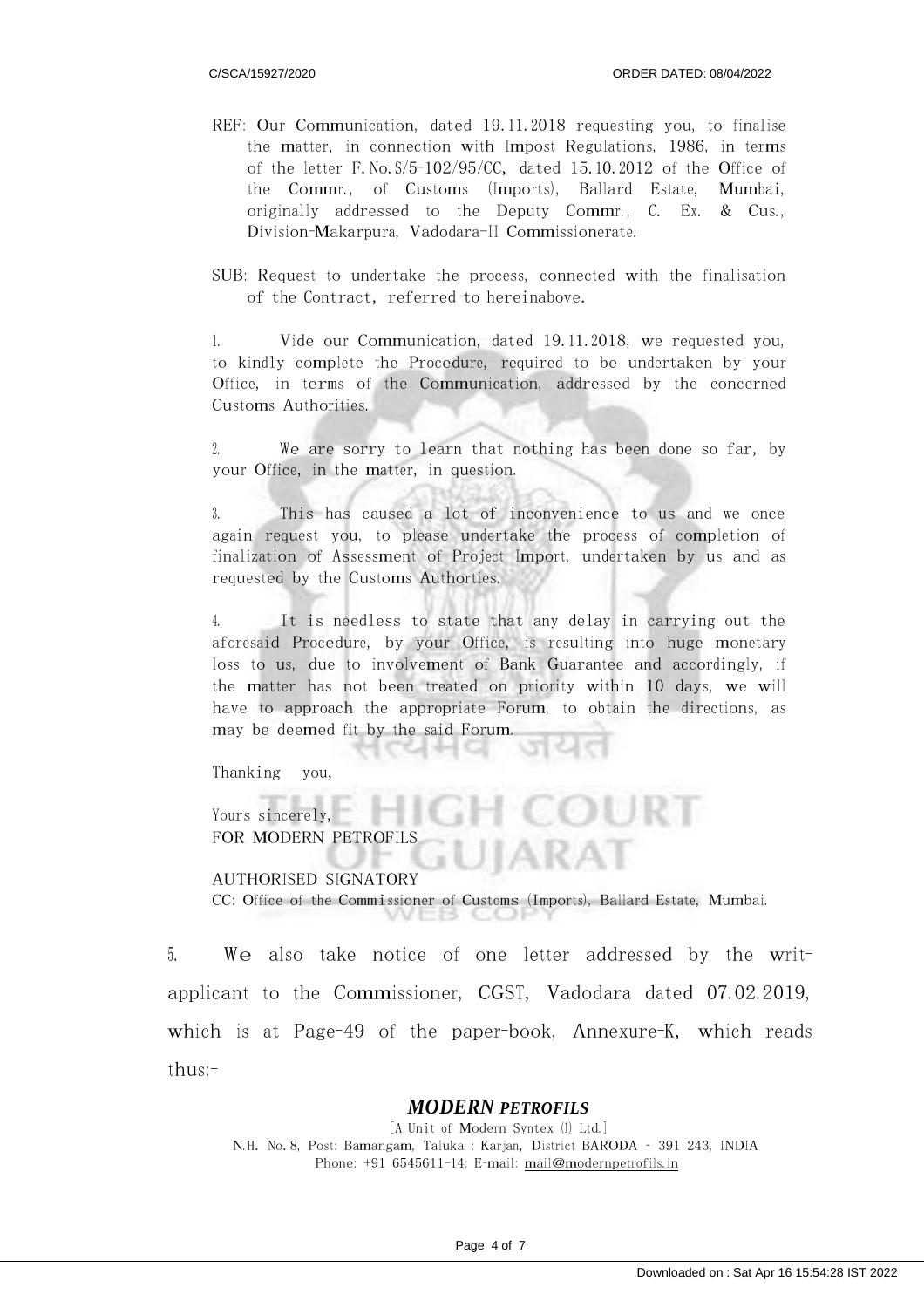Date: 07.02.2019

To, The LD. COMMISSIONER CGST, Vadodara.

Sub: Releasing of Bank Guarantee and cash security.

Ref: Bank Guarantee furnished pursuant to Project Import during the period 19995-97.

Dear Sir,

This is in furtherance to our earlier letter dated 15.12.2018 wherein we requested for release of bond executed by us along with Bank Guarantee and Cash Security copy of which sent to Mumbai Customs office. As stated by us earlier our company "Modern Petrofils" got registered Project Import for the import of Plant & Machinery for the initial setting up of plant for the manufacture of Polyster Partially Filament Yarn with contract cell of the New Custom House, Mumbai in February 1995. Pursuant to the same we executed bond (copy enclosed) with required BG & cash security.

It is submitted that imports were made during the period from 07.07.95 to 30.07.97. Bill of Entries were assessed provisionally and goods cleared for home consumption were duly installed in our factory and were used for manufacture of finished goods. However, the Bill of Entries are still pending for final assessment for want of installation certificate to be issued by the jurisdictional officer.

Central Excise office at Vadodara has replied that due to restructuring of Commissionerate/ Divisions, the concerned file is not readily traceable for that they are making efforts to locate the relevant records & as soon as the same will be located, necessary action will be initiated under intimation to us.

It is submitted that due to the delay we are incurring heavy monetary loss for no fault of ours.

Please revert if any further information require to be provided at our end.

Thanking you,

For- Modern Petrofils (A Unit of Modern Syntex (I) Ltd.)

Authorized Signatory

Encl. As above.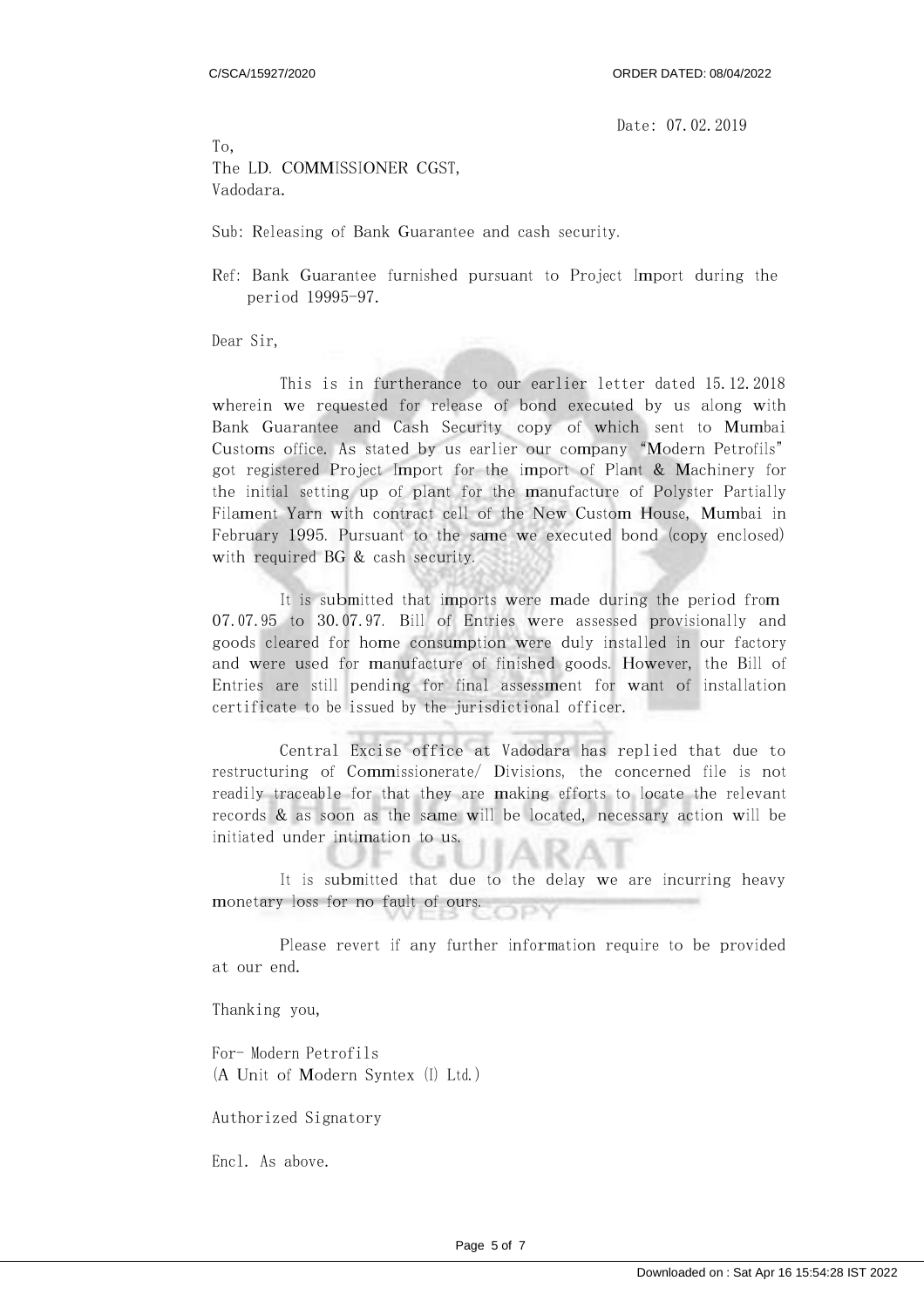6. The grievance of the writ-applicant is that the final assessment proceedings are yet to be undertaken. No final assessment order has been passed till this date.

7. We also take notice of the averments made in paragraphs-3.3 and 3.4 respectively in the memorandum of the writ-application.

*3.3 In pursuance of the aforesaid EPCG license, the petitioner through its manufacturing unit i.e. Modern Petrofils had imported various items between 7.7.1995 to 30.7.1997. Bill of entries were assessed provisionally and the goods were cleared for home consumption and used for manufacture of finished goods. However, till date the bill of entries is pending final assessment. The petitioner had also executed a bond along with bank guarantees bearing no.004/03 dated 15.07.1995 for Rs.4,18,88,085/- and 004/85 dated 31.07.1996 for Rs.4,49,484/ as secutiry for their imports. Along with the Bank Guarantee of Rs.4,18,88,085/-, the petitioner had also deposited an amount of Rs.32,11,115/- with the Custom Authorities, which is due to be refunded to the petitioner.*

*3.4 The bank guarantees; totally amounting to Rs.4,23,37,569/-, have been extended till date since its issuance in 1995 and 1996 respectively. Marked and annexed hereto as Annexure-C is the copy of the letter dated 26.06.2020 granting extension of bank gurantee issued by Axis Bank. The total bank guarantee charges which the petitioner had had to borne till date amount to Rs.96,87,616/-. Marked and annexed hereto as Annexure-D is the computation of bank guarantee charges.*

8. We have heard Mr. Pratik Bhatia, the learned counsel for Nanavati Associates appearing for the writ-applicant and Mr. Nikunt Raval, the learned standing counsel appearing for the respondents.

9. We have gone through the affidavit-in-reply filed on behalf of the respondents. We do not intend to enter into the merits of this litigation as the issue is still at large before the Assistant